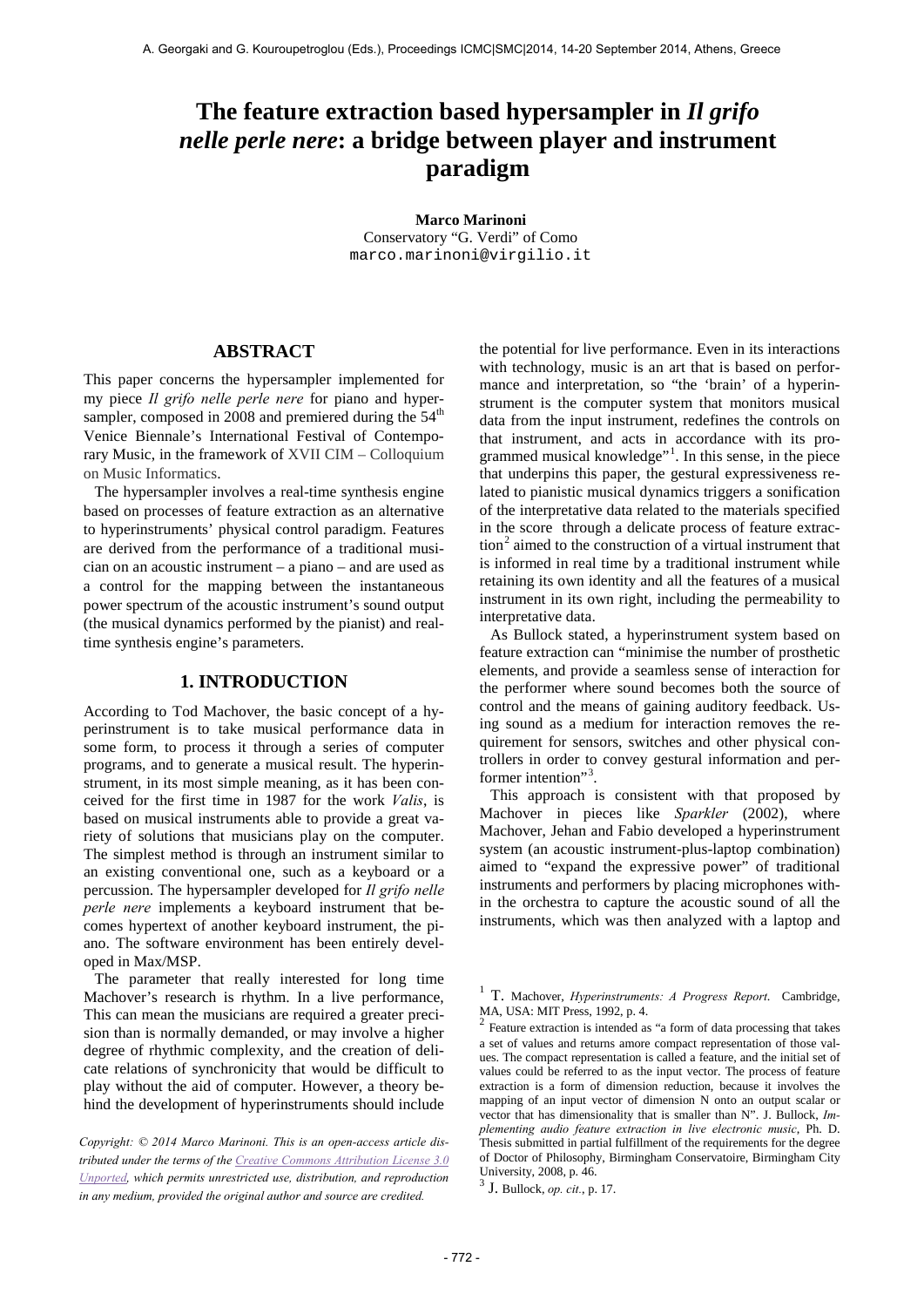processed "to shape and manipulate a complex electronic 'aura' that was added live to the orchestral sound"<sup>[4](#page-1-0)</sup>.

From an interpretive and perceptual point of view, the hypersampler can be regarded as a minimal (two units) Interconnected Musical Network (IMN) intended accord-ing to the definition proposed by Weinberg<sup>[5](#page-1-1)</sup>, who states that "only by constructing electronic (or mechanical) communication channels among players can participants take an active role in determining and influencing, not only their own musical output, but also their peers'. For example, consider a player who while controlling the pitch of his own instrument also continuously manipulates his peer's instrument timbre. This manipulation will probably lead the second player to modify her play gestures in accordance with the new timbre that she received from her peer"<sup>[6](#page-1-2)</sup>. Both the sensor-based (mechanical) and the feature-extraction-based (electronic) approaches are aimed to develop an interactive network (the hybrid double instrument called the hyperinstrument system) able to combine gestural characteristics of musical interpretation and real-time sound processing into a "constantly evolv-ing collaborative musical product"<sup>[7](#page-1-3)</sup>.

In 1992 Rowe<sup>[8](#page-1-4)</sup> proposed two distinct models of interaction in live electronic music: systems based on *player paradigm*, which provide a musical presence with a personality and a behavior of its own and systems based on instrument paradigm, which extend and augment the human performance through direct response to input generated by the performer via sound or physical control. One possible way of overcoming the limitation of these two paradigms is represented by the sensor-based approach, which stands on the ground of most of the hyperinstruments, investigating the correlation between musical and physical gesture and sonic output through the use of sensors that can be attached to the acoustic instruments and/or performers, with their outputs scaled and routed into live controlled sound processing algorithms. In the sensor-based hyperinstrument systems, in which "a sensor converts physical energy into electricity in the machine, and may therefore be called the 'sense organ' of a system"[9](#page-1-5) , physical performance gesture is closely coupled with the audio output in a piece but "availability of existing gestural controllers is limited and new controllers can be expensive or time-consuming to develop"<sup>10</sup>. In 2001 Jehan proposed a system developed in Max/MSP

<span id="page-1-1"></span>players to influence, share and shape each other's music in real time". G. Weinberg, *Interconnected Musical Networks – Bringing Expression and Thoughtfulness to Collaborative Group Playing*, Ph. D. Thesis submitted to the Program Media Arts and Sciences School of Architecture and Planning in partial fulfillment of the requirements for the degree of Doctor of Philosophy, Massachusetts Institute of Technology, 2003, p. 4.

<span id="page-1-4"></span><sup>8</sup> R. Rowe, *Interactive music systems: machine listening and composing*, Cambridge, MA, USA: MIT Press, 1992.<br><sup>9</sup> A. R. Jensenius, *Action — sound. Developing methods and tools to* 

<span id="page-1-5"></span>*study music-related body movement*, Ph.D. thesis, Department of Musicology, University of Oslo, Oslo, Norway, 2007, p. 100. <sup>10</sup> J. Bullock, *op. cit.*, p. 19.

<span id="page-1-6"></span>

combining audio feature extraction, timbral mapping and synthesis in the context of live electronics performance whereby "continuous changes in articulation and musical phrasing" lead to "highly responsive sound output"<sup>11</sup>. The system developed by Jehan included real time mapping of extracted sound features and sonification of rescaled data in order to get completely new material generated by the performance on traditional instruments.

The research at the basis of the hypersampler started from the purpose of developing a hyperinstrument system intended as an IMN able to overcome the limitations of Rowe's player-instrument paradigm: a hybrid instrument not including the sensor-based approach, developed following the *instrument-player continuum model* proposed by Bullock<sup>[12](#page-1-6)</sup> in 2008 that extends Rowe's playerparadigm and instrument-paradigm and takes account of Jehan's approach to real-time synthesis engines based on the extraction of perceptual features.

The hypersampler includes a piano, a master keyboard (e.g. EDIROL PCR1) the computer and the technical equipment needed for the implementation of liveelectronics.



**Figure 1**. Bullock's instrument-player continuum model.



**Figure 2**. General overview of the hypersampler environment.

<sup>11</sup> T. Jehan, *Perceptual synthesis engine: An audio-driven timbre generator*, Master's thesis, Massachusetts Institute of Technology, 2001, p. 5. <sup>12</sup> J. Bullock, *op. cit.*, p.16.

<span id="page-1-0"></span><sup>4</sup> T. Machover, *Dreaming a New Music*, in "Chamber Music", Vol. 23 No 5 October 2006, pp. 46–54. <sup>5</sup> Weinberg defines IMNs as "live performance systems that allow

<span id="page-1-2"></span><sup>6</sup> G. Weinberg, *op. cit.*, p. 22.

<span id="page-1-3"></span><sup>7</sup> G. Weinberg, *ibid.*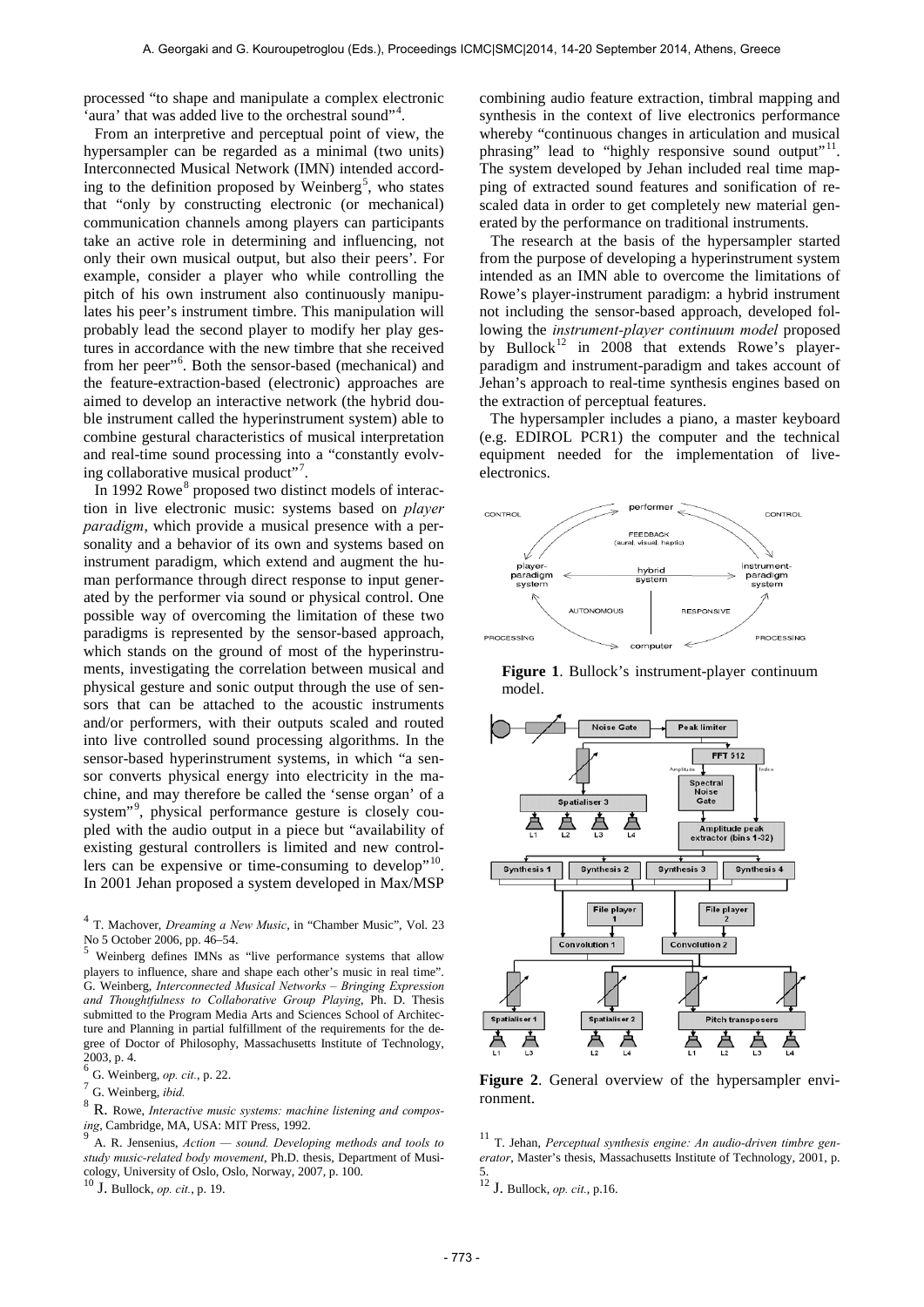The instrumental signal is captured using three microphones, mixed according to different percentages in one monophonic signal and sent to the units of processing, which include: first stage of treatment by noise gate and peak limiter aimed to reduce the dynamic range and make the sound materials more easily treatable; second stage of treatment by processes of feature extraction (analytic level) and transformation of the data so obtained; third stage of treatment by synthesis (synthetic level), informed by the data coming from the previous stage; fourth stage of treatment by real-time convolution (the files inscr\_convol\_1.wav and inscr\_convol\_2.wav are included with the score) of output materials from the synthesis modules; finally, fifth stage of treatment by pitch transposers and sound projection by spatialising matrices controlled in real time by the hypersampler performer. The instrumental signal processed by first stage of treatment is projected (transparent amplification) too by matrices controlled in real time.

For the aims of this paper we will mainly focus on second and third stages of treatment, which form the hypersampler's engine.

*Il grifo nelle perle nere* was written in 2008 for the "Concerto per Ipertastiere" included in XVII CIM – Colloquium on Music Informatics. The first performance took place in Venice at the Concert Hall of Palazzo Pisani on Wednesday October  $16^{th}$  2008 H 5pm, during the 54<sup>th</sup> Venice Biennale's International Festival of Contemporary Music, with the following performers: Davide Tiso, piano; Marco Marinoni, hypersampler; Alvise Vidolin, sound direction.

# **2. HYPERSAMPLER'S ENGINE**

In this chapter the typologies of sound processing are described, specifying the data and the variables essential for the realization of the hyperinstrument system. For each treatment the values of the parameters and their significance within the performance are indicated, identifying the ones intended to be controlled real-time by the live-electronics performer. Finally, it is provided information concerning the setting of the control surfaces according to correlation curves between parameter pairs and curves describing single parameters.

Jehan's assumption that "the timbre of a musical signal is characterized by the instantaneous power spectrum of its sound output"<sup>[13](#page-2-0)</sup> represented the starting point for the development of the hypersampler's synthesis engine.

The typology of sound tracing developed for *Il grifo nelle perle nere* integrates the approach of Jehan with that of Jensesius, which identifies three types of sound tracing: "focusing on sound-production, timbral features or temporal development"[14](#page-2-1). The feature extraction process implemented here uses the third type of sound tracing.

## **2.1 Spectral noise gate – Amplitude bin extractor**

The output signal from peak limiter unit is analyzed using a length *N* FFT of  $-x_m$  to obtain the STFT at time m:

$$
\tilde{x}'_m(e^{j\omega_k}) = \sum_{n=-N/2}^{N/2-1} \tilde{x}'_m(n) e^{-j\omega_k nT}
$$
 (1)

where  $\omega_k = 2\pi k f_s/N$ , and  $f_s = 1/T$  is the sampling rate in Hz. The STFT *bin number* is  $k$ .  $N = 512$ . Then each FFT bin  $-x'_m(e^{j\omega k})$  was converted from rectangular to polar form to get bin *k*'s instantaneous amplitude.

$$
A_k(m) \triangleq |\tilde{x}'_m(e^{j\omega_k})| \qquad (2)
$$

Only the first 32 bins are used and in particular only the amplitudes of bins that exceed a threshold, in order to cut the residual nondeterministic components of the sound in addition to the deterministic harmonic components. The signal so obtained is then filtered using a second order low-pass filter so as to obtain a low-frequency control signal. That signal is finally 'converted' in Hertz multiplying it by an appropriate conversion factor and sent to the peak extractor unit which identifies the maximum value sent out to the synthesis units by means of the trigger command T-R which is controlled in real time.



**Figure 3**. FFT analysis.

In Figure 4 the operations concerning the extraction of the parameter amplitude in one bin and its translation to a frequency scale are described.



**Figure 4**. Translation of bin *k*'s instantaneous amplitude to a frequency scale.

The value of the parameter "threshold", that is the minimum amplitude value of single bins sent to the low-pass filter, must be so as to neatly cut the ground noise without compromising or altering the spectromorphological peculiarities of the analysed signal.

<span id="page-2-0"></span><sup>13</sup> T. Jehan, *op. cit.*, p.2.

<span id="page-2-1"></span><sup>14</sup> A. R. Jensesius, *op. cit*., p. 86.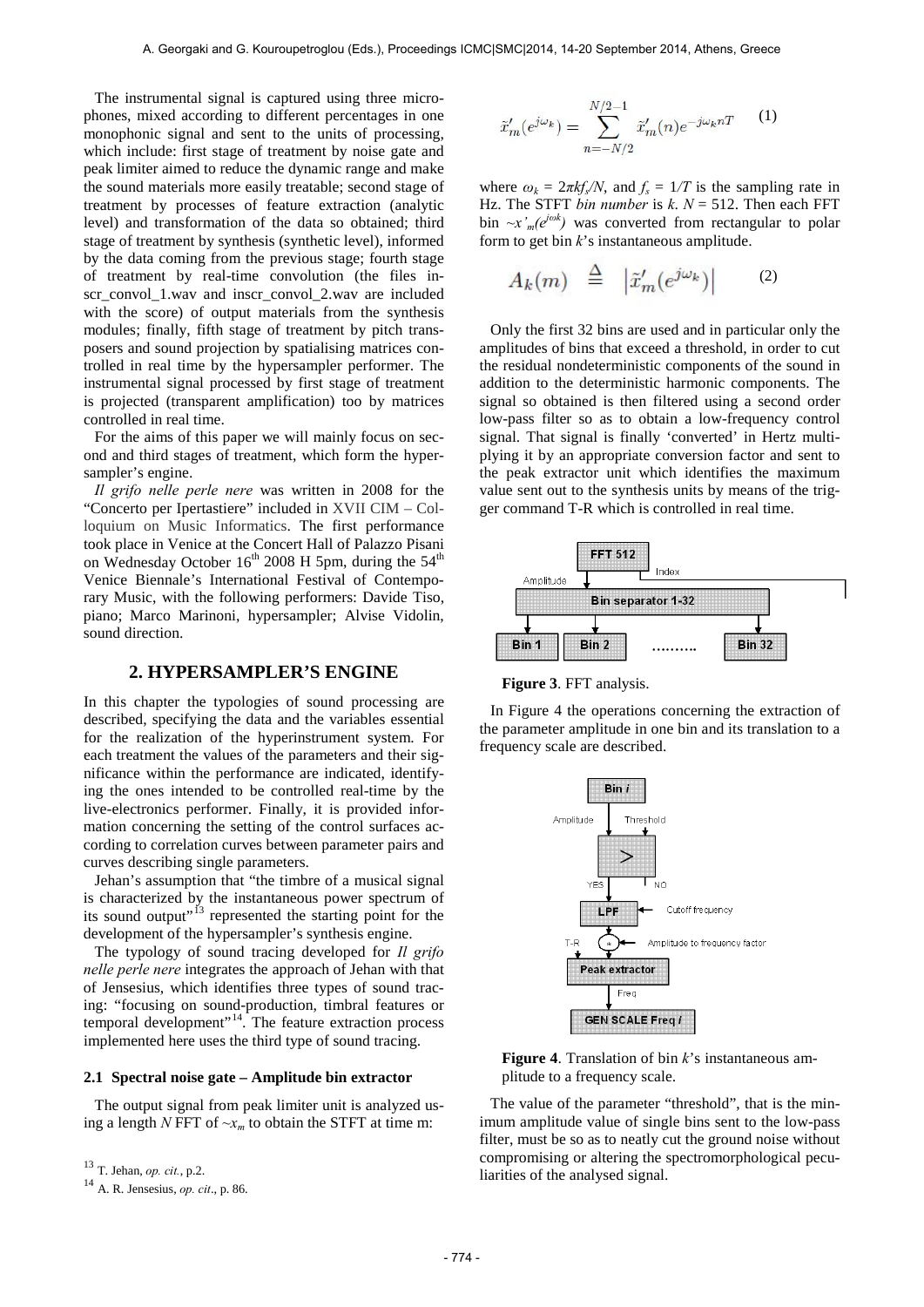The value of the parameter *cutoff frequency* of the lowpass filter, is approximately set to 0.4 Hz.

The value of the parameter *amplitude to frequency factor*, that is the conversion factor, must be determined in a way that the maximum output values don't exceed the number 4000 and the minimum values never lower the value 20. The *Grain Generation Scale* is composed of the 32 frequency values so obtained.

## **2.2 Synthesis**

The synthesis engine includes four clock-controlled Grain Generator Units, as shown in Figure 5.



**Figure 5**. Synthesis module.



**Figure 6**. Synthesis engine Grain Generator.

The four *Synthesis* units require the four different waveforms (W) described below. In the case of implementation using Max/MSP it is suggested to use the object **gen** (linear b.p.f. wavetable generator) included in *PeRColate – A collection of synthesis, signal processing, and video objects* by Dan Trueman (Princeton University) and R. Luke DuBois (Columbia University)<sup>15</sup> ported from realtime cmix, by Brad Garton and Dave Topper.

#### *Synthesis 1*

GEN 7 (reads a list of amplitudes  $[0, \div 1]$  interspersed with a number of points (in array numbers) between values and generates the function in time/amplitude pairs):

| Number of points: | 8192                      |
|-------------------|---------------------------|
| Array:            | $0.3072$ 1.2048 1.3072 0. |

#### *Synthesis 2*

GEN 10 (harmonic wavetable generator, reads a list of harmonic partial amplitudes and outputs index/amplitude pairs):

Number of points: 8192 Array: 1. 0.5 0.25 0.125 0.06 0.03 0.015 0.0075 0.00375 0.001875 0.0009 0.00045 0.000225

### *Synthesis 3*

GEN 24 (b.p.f. wavetable generator, reads a list of time/amplitude pairs and outputs index/amplitude pairs):

| Number of points: | 8192                 |
|-------------------|----------------------|
| Array:            | 0 0 1 1 2 0 3 -1 4 0 |

#### *Synthesis 4*

GEN 9 (wavetable generator, reads a list of harmonic partial ratios, amplitudes, and phases [in triplets] and outputs index/amplitude pairs):

| Number of points: | 8192                          |
|-------------------|-------------------------------|
| Array:            | 1.0.2 0.8 0.5 0.8 0.1 0.5 0.2 |

Three different typologies of envelope (ENV) applicable in a mutually exclusive way to the grains generated by the four *Synthesis* units are required. The selection of an envelope is controlled in real time during the performance, with interpolation time from one envelope to another equal to 6 seconds. The three typologies of envelope are shown in Figure 7.



**Figure 7**. Envelopes which apply to the grains.

The module RAND 1 controls the parameter *grain duration*, by generation of random floating-point numbers comprised between the minimum value DUR min and the maximum value DUR max. The values of the two parameters are mutually related so to set a range of values which is controlled in real time during the performance by the live-electronics performer. The critical values of that range are: DUR min  $= 10$ ms, DUR max  $= 50$ ms [minimum values range]; DUR min =  $3000$ ms, DUR max = 8000ms [maximum values range].

<span id="page-3-0"></span><sup>15</sup> <http://music.columbia.edu/percolate/>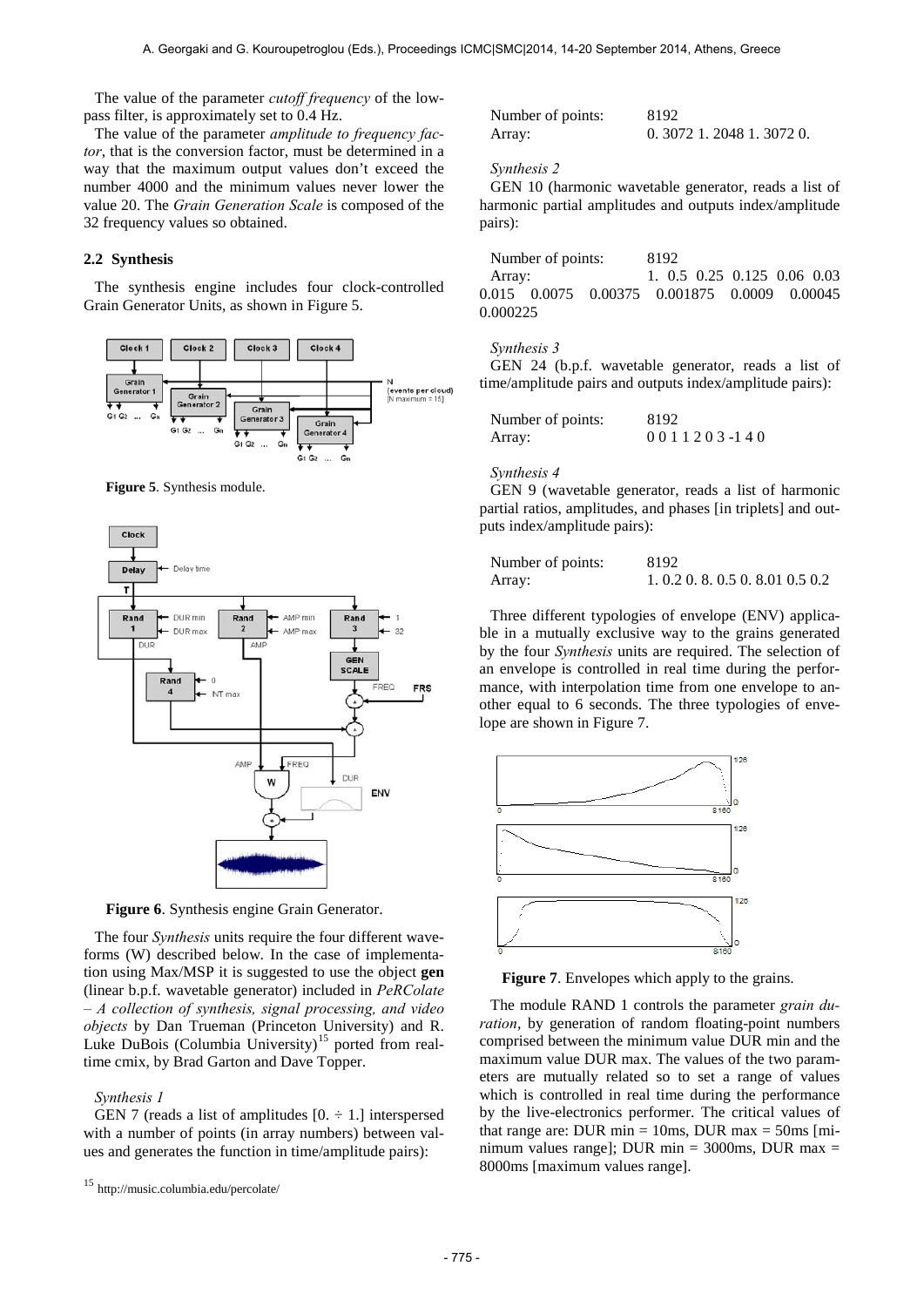The module RAND 2 controls the parameter *grain amplitude*, by generation of random floating-point numbers comprised between the minimum value *AMP min* and the maximum value *AMP max*. The values of the two parameters are mutually related so to set a range of values which is controlled in real time during the performance by the live-electronics performer. The critical values of that range and their comparison to the values of musical dynamics are described in Table 2.

The correlation curve between the parameters *DUR min* and *DUR max* in connection with the values assumed by a controller on a MIDI scale  $1 \div 127$  is described in the paragraph 2.3, as well as the curve which describes the course of the parameter *INT max* with relation to the values assumed by a controller on a MIDI scale  $1 \div 127$ .

The module RAND 3 generates random integers between 1 and 32, determining the *Grain Generation Frequency* among the 32 possible frequencies generated by the module GEN SCALE which form the *Grain Generation Scale*. As specified above, the *Grain Generation Scale* must be changed many times during the performance using the command T-R (*FFT 512 – Spectral noise gate – Amplitude bin extractor*) controlled in real time, as well as the parameter *transposition interval*. The performer decides, according to his interpretation and musical sensibility, how many times the scale is changed during the performance and when, with relation to the musical score.

The module RAND 4 controls the variance of the parameter *transposition interval* expressed in semitones and cent, which causes a random variation of the grain frequency around the original value. The variations are comprised between 0 and the value INT max: INT max  $=$ 1 semitone, 27 cent.

The parameter *Frequency Range Shifting* (FRS) controls the transposition interval *n* (in Hertz) applied to the grains so that the grains' frequency is modified as indicated by the formula:

$$
Freqfin = (Freqinit)^*n \tag{3}
$$

The values assumed by the parameter *n* are controlled in real time during the performance. The curve which describes the course of the parameter *n* with relation to the values assumed by a controller on a MIDI scale  $1 \div$ 127 is specified in the Figure 12.

The value of parameter *T* (*delay time*) of the Delay unit is comprised between 0 ms and 12700 ms, and is controlled in real time too.

The module Clock implements the following parametres and values.

 $CT1 = clock time [ms]$ Vmin1= minimum random generated number [int]  $V$ max1 = maximum random generated number [int]  $IT1 =$  interpolation time [ms]  $CT2 = clock time [ms]$ Vmin2= minimum random generated number [int]  $V$ max2 = maximum random generated number [int]  $IT2 = interpolation time [ms]$  $CT3 = clock time [ms]$ 



**Figure 8**. The module Clock.

|                 | <b>Clock</b> |      |       |       |
|-----------------|--------------|------|-------|-------|
|                 |              | 2    | 3     | 4     |
| CT1             | 10000        | 8000 | 12000 | 10000 |
| Vmin1           | 9000         | 7000 | 11000 | 2000  |
| Vmax1           | 11000        | 9000 | 13000 | 11000 |
| IT <sub>1</sub> | 2500         | 2500 | 2500  | 2500  |
| Vmin2           | 100          | 100  | 100   | 100   |
| Vmax2           | 7000         | 5000 | 6000  | 4000  |
| IT2             | 2500         | 3500 | 1800  | 3200  |

**Table 1**. Values for Clock's parameters

## **2.3 Grain amplitude, duration, detune and frequency shifting**

In Table 2 are shown the nodal points for the mutually related variance curves of minimum and maximum values of the parameter *grain amplitude*. The same values, interpolated, are graphically represented in Figure 9.

| Knob      | Min<br>grain           | <b>Max</b><br>grain | <b>Dynamic</b> |
|-----------|------------------------|---------------------|----------------|
| value     | amplitude<br>amplitude |                     | range          |
| $[0-127]$ | $[0,-1.]$              | $[0.-1.]$           |                |
| 0         | 0.01                   | 0.05                | ppp            |
| 32        | 0.0278                 | 0.1062              | $ppp \div pp$  |
| 64        | 0.1247                 | 0.28                | $pp - p$       |
| 96        | 0.75                   | 0.99                | $f \div f f f$ |
| 127       | 0.01                   | 0.99                | $pop \div fff$ |

**Table 2**. Grain amplitude range values and dynamics.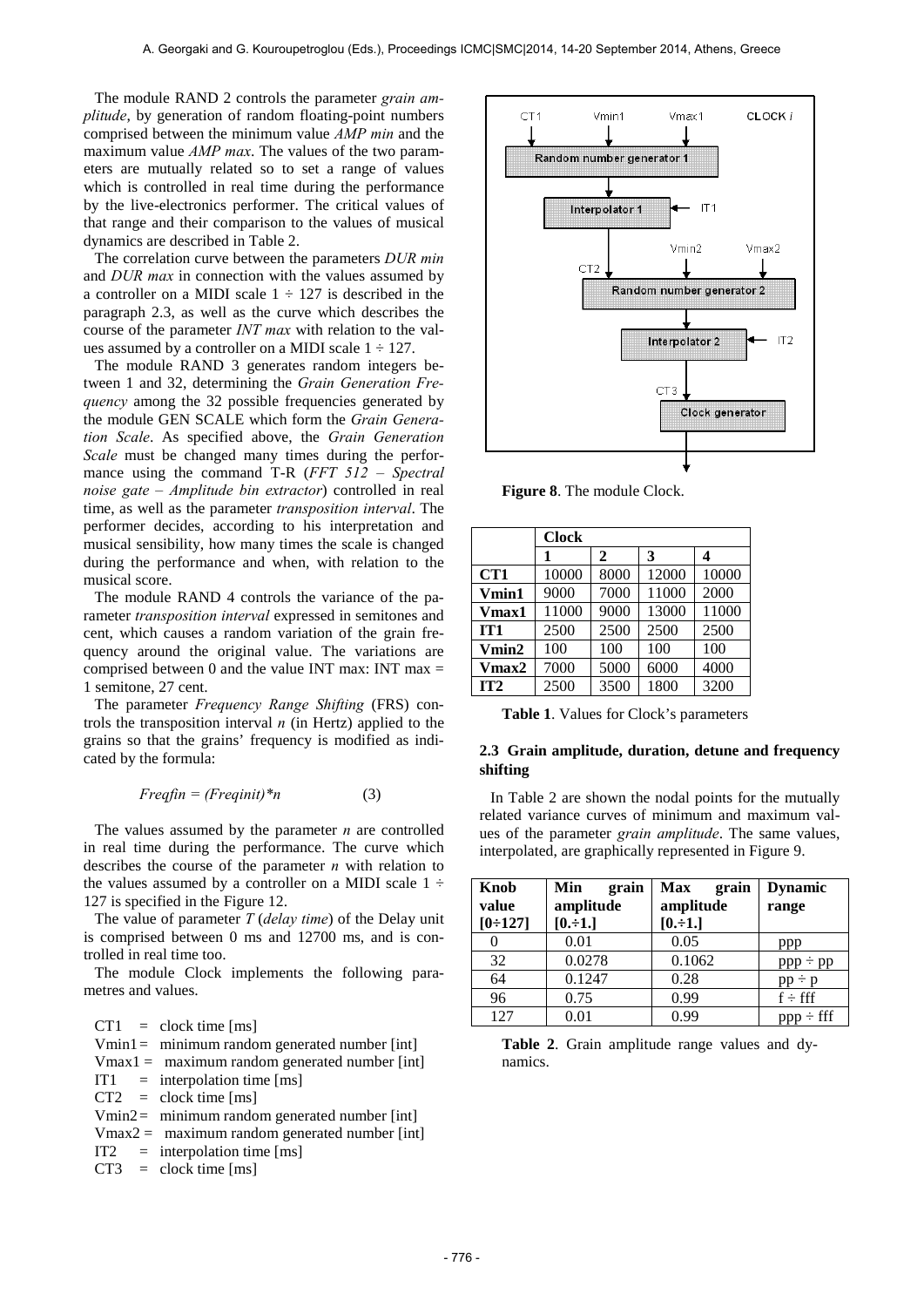





The variance curves for the mutually related minimum and maximum values of the parameter *grain duration* are graphically represented in Figure 10. On x-axis we have MIDI values  $[1 \div 127]$ ; on y-axis we have the values of parameter *grain duration*.

Synthesis - grain duration range values





**Figure 3**. Variance curve for the minimum and maximum values of the parameter *grain duration*.

The variance curve of values assigned to the parameter *grain detune* are graphically represented in Figure 11. On x-axis we have MIDI values  $[1 \div 127]$ ; on y-axis we have values of the parameter *grain detune*.



**Figure 4**. Variance curve for the values assigned to the parameter *grain detune*.

The variance curve for the values assigned to the parameter *grain frequency shifting* are graphically represented in Figure 12. On x-axis we have MIDI values  $[1 \div \]$ 127]; On y-axis we have values of the parameter *grain frequency shifting*.





**Figure 5**. Variance curve for the values assigned to the parameter *grain frequency shifting*.

#### **2.4 Parameters controlling**

In Tables 3 e 4 it is shown the assignment of parameters to the knobs (Table 3) and to the keys (Table 4) of a master keyboard e.g. **EDIROL PCR1**, providing one possible performance configuration for *Il grifo nelle perle nere*.

| Knob           | Parameter name                                          | Parameter range            |  |
|----------------|---------------------------------------------------------|----------------------------|--|
|                | $50\div 5000$ [ms]<br>Spat matrix $1,2$ – step time     |                            |  |
| $\overline{2}$ | Spat matrix $1,2$ – ramp                                | $0.01 \div 12.7$ [multipl. |  |
|                | time                                                    | factor]                    |  |
| $\mathcal{R}$  | Synthesis - grain ampli-<br>$0.01 \div 1$<br>[multipl.] |                            |  |
|                | tude                                                    | factor]                    |  |
| $\overline{4}$ | Synthesis $-$ grain duration                            | 10, 50 : 3000, 8000        |  |
|                |                                                         | $\lceil \text{ms} \rceil$  |  |
| 5              | $Synthesis - grain detune$                              | $0:1.27$ [%]               |  |
| 6              | Synthesis – grain frequen-                              | $0\div 12.7$ [multipl.     |  |
|                | cy shifting                                             | Factor]                    |  |
| 7              | Output spat matrix 1,2 /                                | $100\%, 0\% \div 0\%,$     |  |
|                | pitch transposers                                       | 100%                       |  |

**Table 3**. Knob assignment [EDIROL PCR1].

| Key                         | <b>Process name</b> |                                            |
|-----------------------------|---------------------|--------------------------------------------|
| 1                           | C <sub>1</sub>      | send analysis peak frequencies to          |
|                             |                     | synthesis units 1-4                        |
| $\mathcal{D}_{\mathcal{L}}$ | C#1                 | input signal $-$ limiter out $-$ synthesis |
|                             |                     | out ON (5000 ms ramp)                      |
| 3                           | D1                  | input signal $-$ limiter out $-$ synthesis |
|                             |                     | out OFF (5000 ms ramp)                     |
| 4                           | D#1                 | select envelope 1 (6000 ms ramp)           |
| 5                           | E1                  | select envelope 2 (6000 ms ramp)           |
| 6                           | F1                  | select envelope 3 (6000 ms ramp)           |
|                             | F#1                 | select 1 grain per cloud – close sound     |
|                             |                     | (less delay between grains)                |
| 8                           | G1                  | select 1 grain per cloud - distant         |
|                             |                     | sound (more delay between grains)          |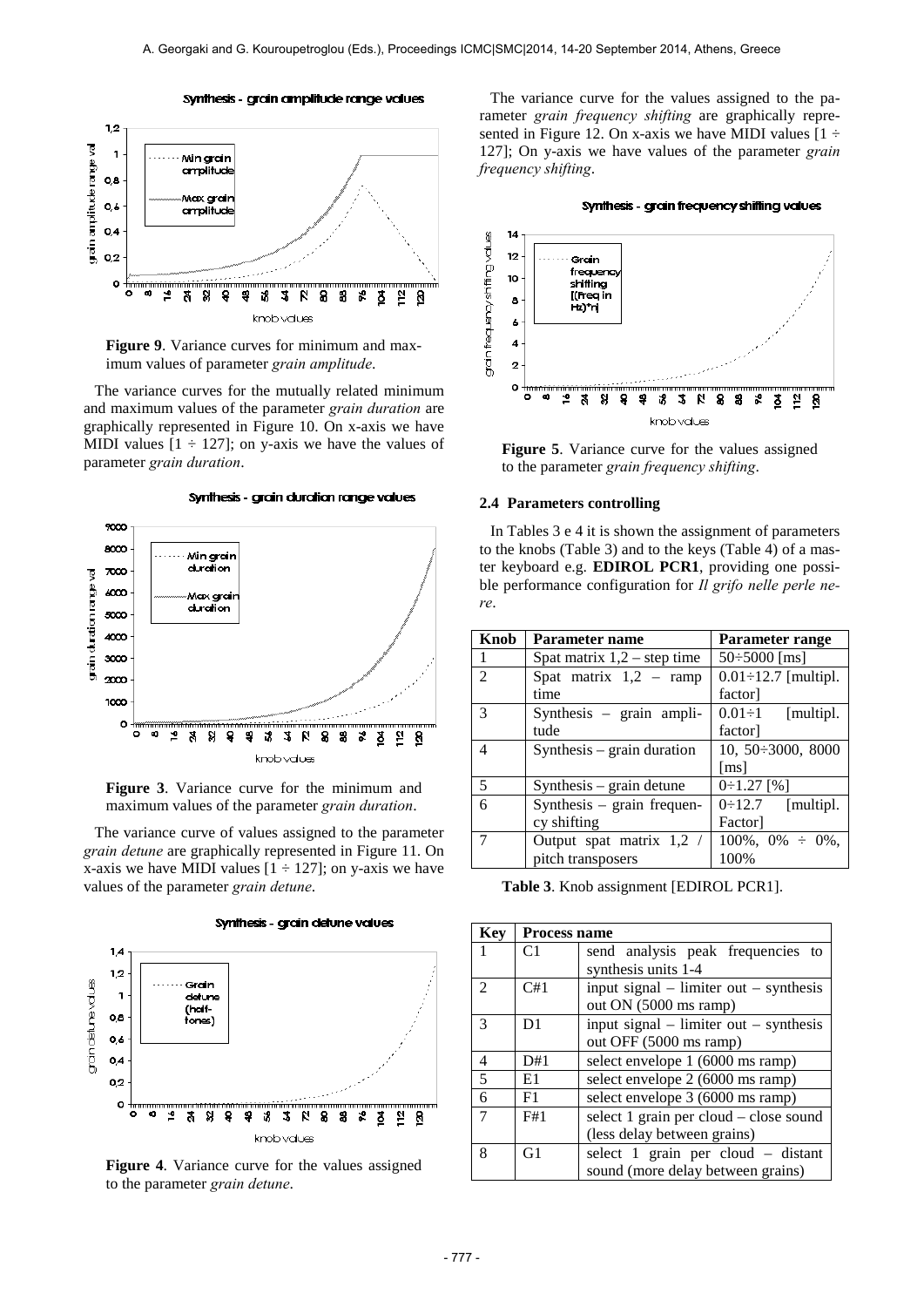| 9  | G#1            | select 2 grains per cloud – close   |
|----|----------------|-------------------------------------|
|    |                | sound (less delay between grains)   |
| 10 | A <sub>1</sub> | select 2 grains per cloud - distant |
|    |                | sound (more delay between grains)   |
| 11 | A#1            | select 3 grains per cloud – close   |
|    |                | sound (less delay between grains)   |
| 12 | B <sub>1</sub> | select 3 grains per cloud - distant |
|    |                | sound (more delay between grains)   |
| 13 | C2             | start pitch transposers             |
| 14 | C#2            | stop pitch transposers              |
| 15 | D <sub>2</sub> | start synthesis                     |
| 16 | D#2            | stop synthesis                      |

**Table 4**. Keys assignment [EDIROL PCR1].

# **3. DISCUSSION**

In *Il grifo nelle perle nere* a virtual instrument is inserted on a traditional instrument, giving rise to a hybrid between mechanical and computer, using data extracted from the musical interpretation of the pianist to control an independent virtual system, which meets the requirements of a hyperinstrument and realizes the statement of Machover according to which the goal of a hyperinstrument would be "to produce music of unprecedented subtlety, complexity, richness, and expressive power that is intimately, but not obviously, linked to the original intent of the performer/composer"<sup>16</sup>. Machover's approach towards "double" and "triple instruments"<sup>17</sup>, in which two or more people are playing a single hyperinstrument, is not unlike the one at the base of *Il grifo nelle perle nere*, where a "double instrument", the hypersampler, is controlled, at different levels, by the pianist and by the keyboard performer: the first, by changing the intensity parameter through the instrumental dynamics, affects a number of parameters including the choice of the pitch scale from which the synthetic sounds are generated by the computer; these sounds, processed by convolution, are controlled in real time by the second, which in turn can change the number of sounds produced at the unit of time, their density, their positioning within the virtual space, providing the first performer a new musical material on which interact, in a continuous and fertile creative feedback mechanism, since double instrument performers "must relate their musical gestures not only to the resulting sound as in traditional instruments, but also to the gesture and sound of the other performer"<sup>18</sup>.

The choice of musical materials aimed to emphasize the elements submitted to the mapping allows the hyperin-

<span id="page-6-3"></span><span id="page-6-2"></span>

strument system to enhance its sensitivity to the most subtle variations of the pianist's interpretation, and use that ability to amplify the performance, under the strict control of the two performers.

Consistently with Machover's assertions about the importance of the conceptual simplicity of the interface, this system is easily understood by the performer, who has a chance to become aware about the specific relationship of causality (semi-deterministic and bound to the interaction with the live electronics performer) that binds his actions to the production of the sound output by the system and, through a period of practice, refine his performance.

In this way, the system is partially controllable by the instrumental performer, which can achieve a level of control over the music that is even greater than it has in general.

The computer does not play a part isolated. The performers have the opportunity to check the results and to take on more roles from a musical point of view, depending on the particular direction they decide to give the performance from time to time, while keeping unchanged the more general and macroscopic aspects of the musical result.

The relationship control / independence (between the two electronic performers) is mediated by the machine (the hypersampler), which assumes the role of *double instrument* formed by two performers that work together to control a complex instrument, each of which controlling only part of the final result.

In *Il grifo nelle perle nere*, the hypersampler is an organism with individuality and aimed at structural change in terms of perception of a pre-existing instrument (the piano) to obtain a *hybrid instrument* that is partly physical instrument and partly virtual, and includes that "partial and expected *unpredictability*" [19](#page-6-3) which was mentioned earlier as a distinctive feature of each instrumental practice, traditional or contemporary.

This variability factor the level of influence of the piano on the electronic transformation / generation of sound is sometimes clear and direct, other times more indirect and mysterious, according to the particular filtering that intervene on the data in continuous variation.

The relationship between the pianist, the live electronics performer and the hypersampler takes place on several levels, through multidirectional and highly reconfigurable processes.

The hyperinstrument system is programmed so as to discern what data considered sensitive depending on the process and of its position in time, and then use this data, together with the choices made in real time by the live electronics performer (choices that can change this data), in connection with the interpretive choices of the pianist, which determine, in a flexible way, to a level of quality,

<span id="page-6-1"></span><span id="page-6-0"></span><sup>&</sup>lt;sup>16</sup> T. Machover, *Hyperinstruments: A Progress Report*, p. 7.<br><sup>17</sup> A double instrument is conceived for two musicians that play together on separate physical controllers (one of those can be an acoustic instrument) to breed a hybrid instrument "so that each musician can influence certain aspects of the music, but both players are required to perform in ensemble to create the entire musical result" [Machover, *op. cit,* p. 27]. For example, in Machover's *Towards the Center* the keyboard player controls the overall sound spectrum –the partials, the harmonic series, the spectromorphologic qualities of sound – while the percussionist controls the behavior of each partial, like a microscope where one observer acts on a smaller portion (controls more extended parts) while another observer acts on a greater portion (controls smaller parts, internal to the parts controlled by the other observer). <sup>18</sup> T. Machover, *A Progress Report*, p. 28.

<sup>19</sup> M. Marinoni, *Comporre per gli iperstrumenti. Il sistemaiperstrumento come agente intermediatore tra l'esecutore strumentale e i processi di trasformazione/generazione del suono*, Ph.D. Thesis, Conservatorio di Venezia, 2007, p. 34.